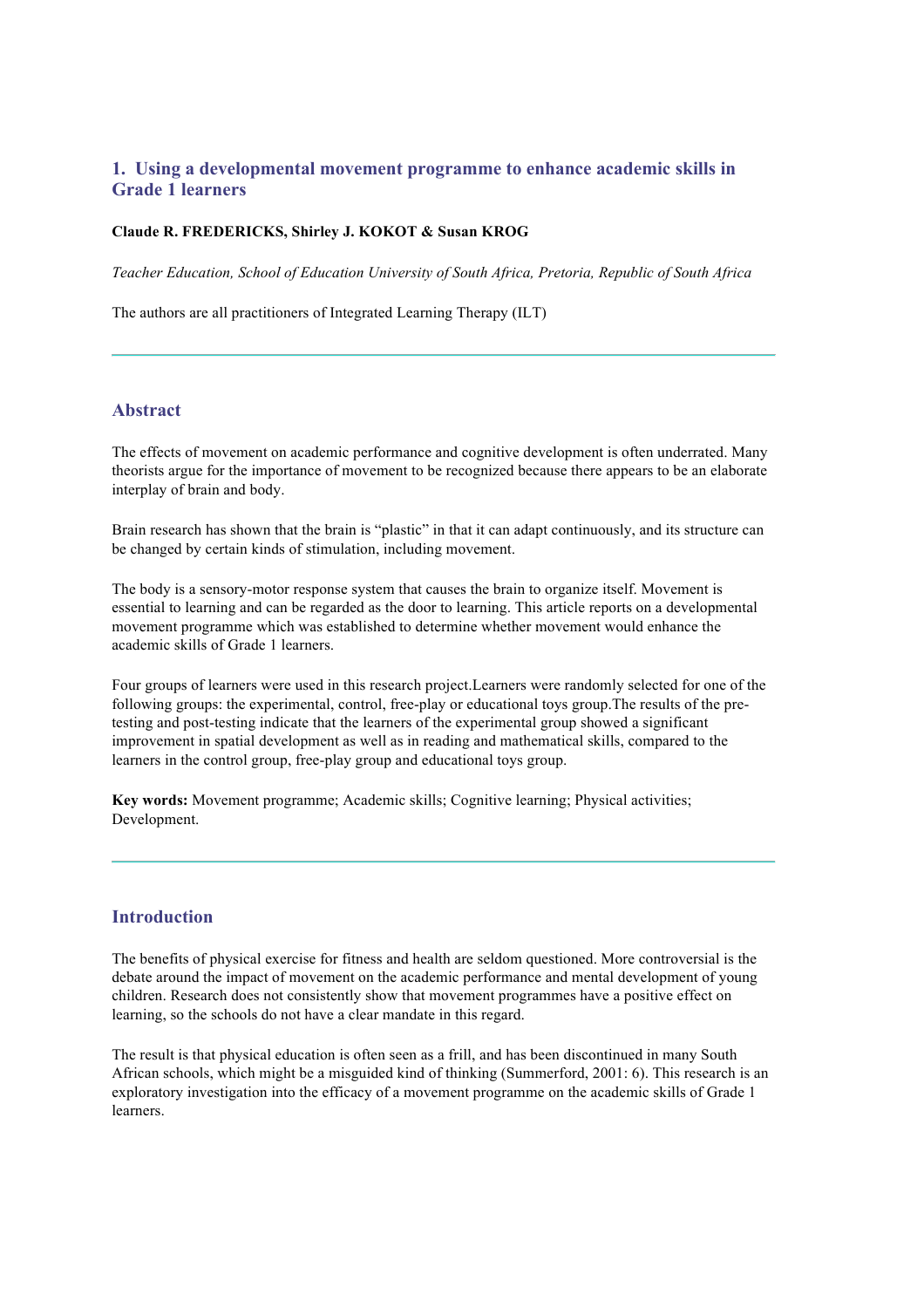#### **BRAIN DEVELOPMENT AND LEARNING: THE ROLE OF MOVEMENT**

The link between movement and successful learning stems from earlier theorists such as Kephart (1975), Ayres (1979), Cratty (1972; 1973) and Delacato (1959; 1974). They believed that movement reflects neural organisation and provides the stimulation to neurological systems that is necessary for their development and optimal functioning. In more recent years, many theorists reflect these views.

Pica (1998: 18) and De Jager (2001: 8) agree that we consider the brain and body as a united whole.The more closely we consider the elaborate interplay of brain and body, the more clearly we see that movement is an integral part of all mental processing.Every movement is a sensory-motor event, linked to our understanding of our physical world, from which all learning derives (Hannaford, 1995).

The explosion of brain research supports these theories. Examples include the work on nerve growth factor for which Rita Levi-Montcalcini won the Nobel prize in 1986; Changeux and Conic (1987), whose work provided evidence that movement is necessary for neural growth, and Ito (1984; 1987), who found that stimulation of the vestibule-ocular reflex arc resulted in changes to the structure of the cerebellum.

Further brain research has shown quite conclusively that the brain is "plastic" in that it can adapt continuously, and its structure can be changed by certain kinds of stimulation, including movement (Thompson, 1996; Gold, 1997; Robertson, 2000; Berthoz, 2000; Stiles, 2001 and Le Poncin cited in Kokot, 2003a: 45).

These findings mean, in effect, that the body, as a sensory-motor response system, causes the brain to learn and thus to organise itself, rather than the other way around (Kokot 2003a: 45).

Piaget (1952) called the first stage of intellectual development the sensorimotor stage, when children experience the world primarily through their senses and motor abilities. This forms the bedrock on which the subsequent hierarchy of all intelligence is built.

Randolph and Heiniger (1994: 21) explain that children learn from the inside out – first through experiencing their own bodies and then from their own bodies in relation to the rest of the world. Hannaford (1995: 12) states that movement activates the neural wiring throughout the body, making the whole body the instrument of learning.

Black (1995: 33) reports that good physical education programmes can boost academic achievement and feels that children may be learning more in physical education classes than anyone ever imagined. Black (1995: 34) concludes that schools that insist that children sit still for most of the day deny the connection between movement and learning.Maude (2001: 49) found indications that early movement served as the springboard for learning language.

Summerford (2001), who also studied the impact of movement on learning, based her initial conclusions on a research study with mice. These findings built on earlier work showing that exercise boosts the number of brain connections in the hippocampus, the part of the brain known to be centrally important to learning and memory. Associated work suggests that similar mechanisms may operate in humans (Summerford, 2001: 7).

While these studies report positive findings, it is necessary to consider the content of movement programmes or the type of movement programme that is used to stimulate brain function. A study by Longhurst (2002) found that a regular physical education programme made no significant difference to the motor proficiency or academic performance of learning-disabled children, while significant improvements in both areas were noted in groups of children engaged in sensory-and perceptual-motor programmes.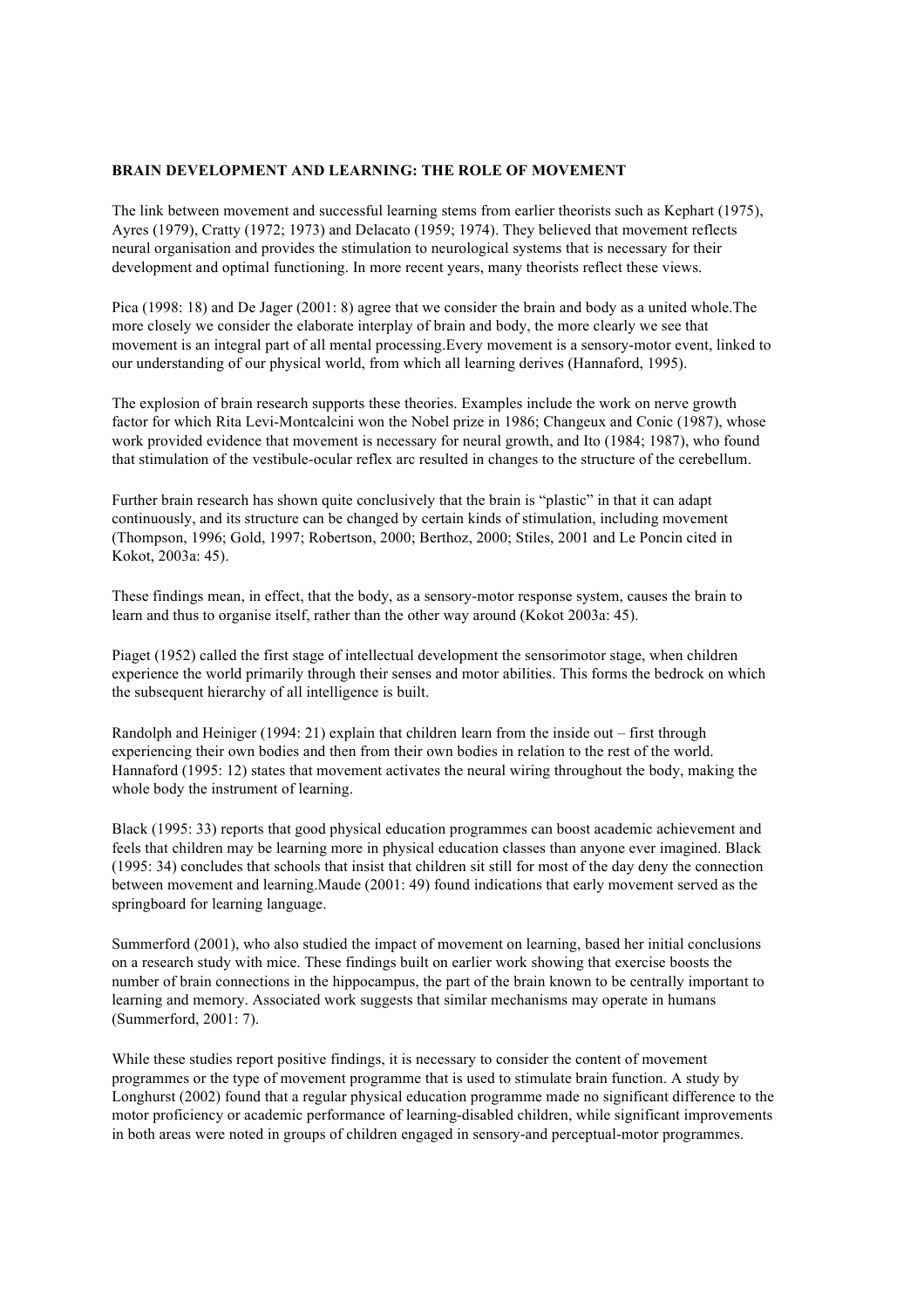With this in mind, the nature and quality of movement programmes in early childhood education should be evaluated. Consideration has to be given to what is being done, because (at present) there is no single recipe for best practice in early childhood physical education (Campbell, 1997: 37) or other movement programmes.

### **A LACK OF MOVEMENT: THE KEY TO UNDERSTANDING LEARNING RESTRAINTS**

Learning restraints have been the subject of much research in many disciplines, but no single cause has as yet been found.There is some evidence that a lack or insufficient degree of movement during a child's developmental stages may contribute to or underlie most learning restraints (Pheloung, 2003: 53). This includes the view of Goddard-Blythe (2000: 156), who believe that attention (A), balance (B) and coordination (C) constitute the primary ABC upon which all later learning depends.

If these skills are not developed at the time that children enter school, children run the risk of later developing specific learning difficulties, not because they lack intelligence, but because the basic systems fundamental to learning are not fully in place at the time they start school. Movement that is meaningful for development will ensure that these skills develop.

Spatial awareness, which is needed for school readiness, is reliant on healthy gross motor development (Corso 1993). Until children have had experience orienting their bodies in space by moving up, on, under, beside, and in front of things, it is possible that they will have difficulty dealing with letter identification and the orientation of symbols on a page (Olds 1994: 33). Olds' research revealed that 98% of 500 children who had been identified as being learning disabled were also characterised as being physically clumsy.

Difficulties with eye convergence leading to reading problems are possibly the result of neurological disorganisation particularly related to vision, and arise because of underlying movement problems (Hager, 2000). Hager (2000) concludes that movement is necessary to stimulate the brain's ability to take in, process and store information well. Movement is seen as essential to strengthening short-term memory, long-term memory, as well as cortical hemispheric dominance.

#### **MOVEMENT AS A REMEDIAL MEASURE**

Studies using movement to remediate learning difficulties have been few and show conflicting results. Bass (1985: 160) found that running or jogging is an effective treatment for children's behavioural and learning difficulties.

Bass (1985: 160) cites other studies documenting the effects of exercise on learning, including Young (1978), who correlated physical activity with improvement in test scores of intelligence, brain function, speed of performance, memory, and learning; Elsom (1981), who found that jogging improved the visual and auditory attention span and decreased the hyper behaviour of hyperactive boys and Evans (1981), who noted that adolescents decreased their talking-out behaviour in class and completed more written assignments after running treatments.

Goddard-Blythe and Hyland (1998) demonstrated the positive effect of movement in addressing specific learning difficulties that have their origin in neurological dysfunction. Hotveldt (2001) also found movement to be an effective remedial measure and the more movement she included in daily lessons, the more attentive the learners were.

Jensen (1998: 87) writes: "Give a school daily dance, music, drama and visual art instruction where there is considerable movement and you might get a miracle".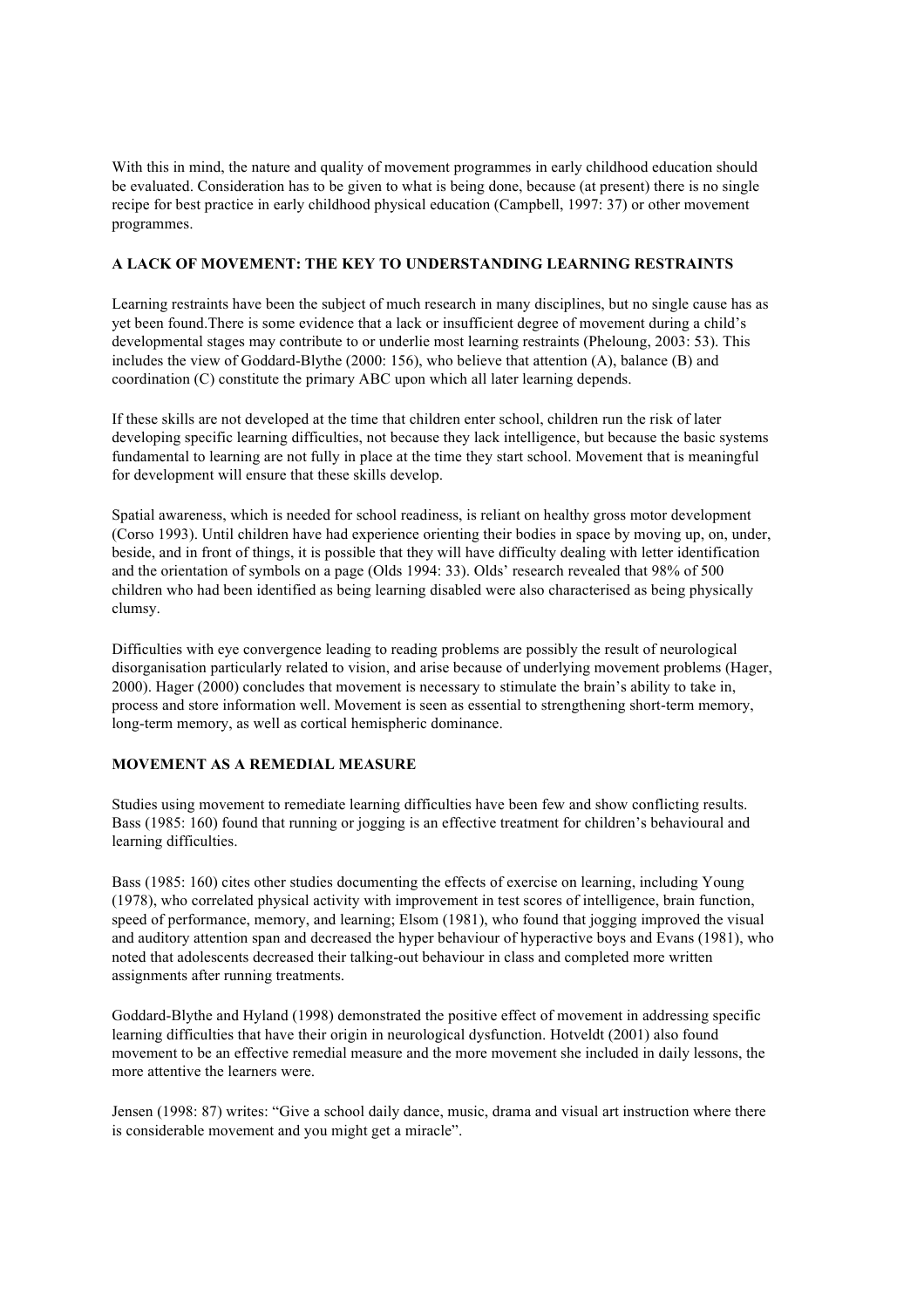On the other hand, Corrie and Barratt-Pugh (1997: 30) report on studies showing that certain perceptualmotor training was not an effective intervention technique for academic, cognitive or perceptual-motor variables. The results show little effect in any developmental domain, even on children's gross motor skills.

Furthermore, the programmes made little difference to the reading, arithmetic, language or spelling of children with learning difficulties or of normally developing children.However, even though it may initially seem that Corrie and Barratt-Pugh (1997) do not accept the theory that movement leads to learning, they do state that it is not the importance of perceptual-motor development that is disputed, but the way of supporting and facilitating that development that is critical.

This gives rise to the question: "What should a movement programme contain?" It seems that physical education programmes need to be far more than mere physical fitness activities (Feigley, 1990: 20) or preparation for sporting proficiency.

## **MOVEMENT TO ADDRESS THE ROOT CAUSE OF LEARNING DIFFICULTIES**

The design of a movement programme should be guided by knowledge of the root cause of a learning problem. This reduces the "shotgun" approach to symptomatic behaviours or difficulties with learning, and characterises the approach followed by the HANDLE® Institute, based in Seattle in the United States of America.

HANDLE practitioners focus on the underlying causes of learning and other neurodevelopmental problems, rather than the behavioural symptoms. For example, it may be necessary to understand why a child with attention problems blocks certain types of stimulation (such as the voice of an adult) and seeks others (such as constant movement) and why he or she has difficulty adjusting attention flexibly enough to meet certain demands of the environment and not others (such as being able to fixate on a computer screen, but not on an academic task).

For a child to experience success in learning areas, a number of underlying sensory-motor systems have to be functioning well.

If the vestibular, proprioceptive, tactile, visual and/or auditory systems are malfunctioning, they will fail to support the child's attempts to learn academic work, sit still, pay attention, complete tasks and learn appropriate social behaviours (Kokot, 2003b: 15).

These sensory systems develop according to a hierarchy.Success on one level is necessary for success on the next. Therefore, if any of these developmental steps have been interrupted or skipped, it is likely to affect the degree to which the child experiences academic success.

An assessment is done to determine which sensory systems are "faulty". Once these systems have been identified, an individualised programme of both active and passive activities is designed for the learner in order to rehabilitate the "weak" systems (Kokot, 2003a: 47). This is a holistic approach and while other factors are also taken into account, movement forms an integral part of the support given to the learner.

Tony Hager, a trained neurodevelopmental specialist and founder of CAN LEARN, agrees that movement is the key to overcoming learning disabilities and foresees a bright future for learning-impaired children if the core problem is treated, rather than the symptoms (Hager, 2000).

Movement as a means of adjusting the underlying systems that support learning is also the premise of Brain Gym (Dennison & Dennison, 1989). The Brain Gym activities were created to either stimulate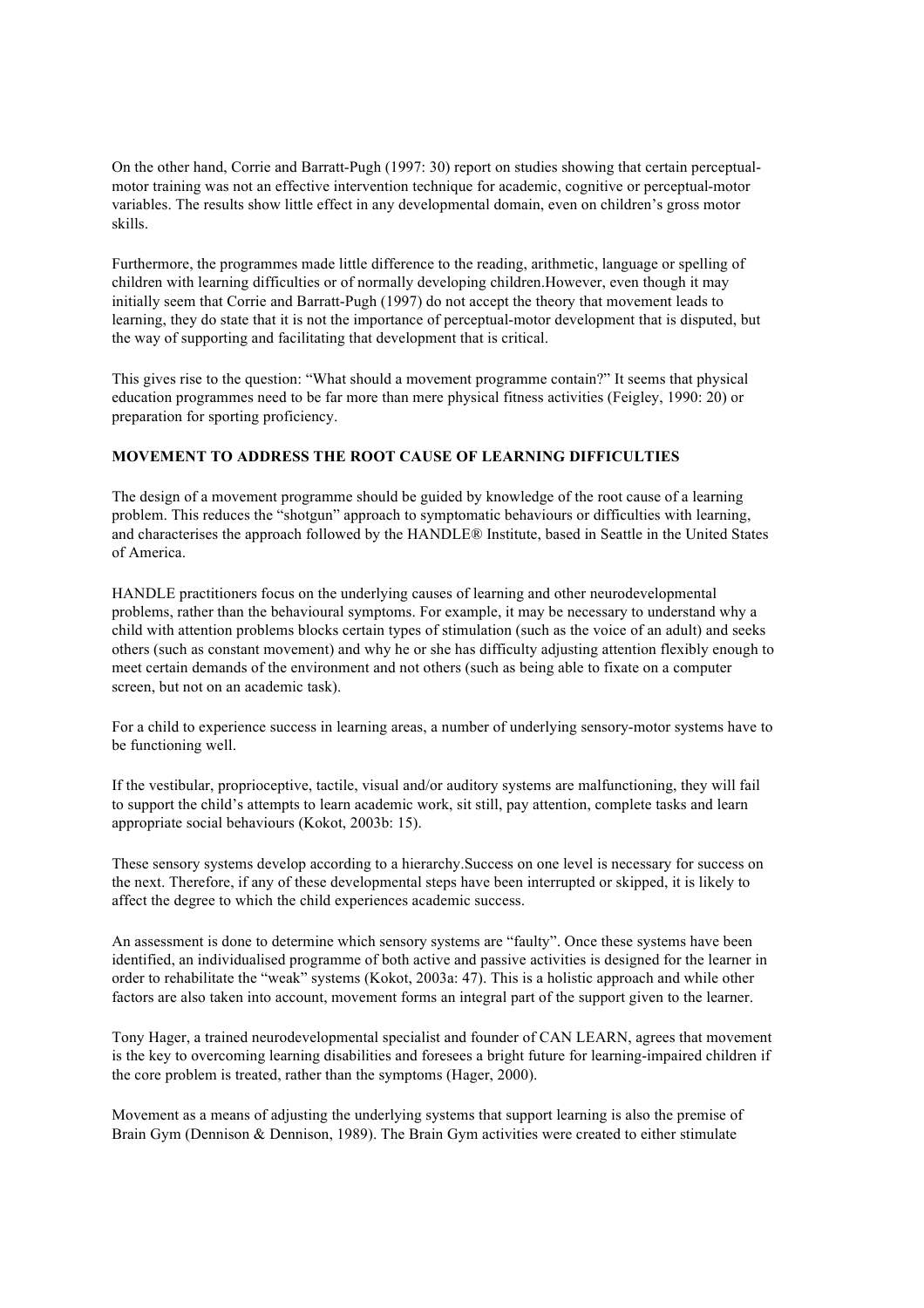(lateral dimension), release (focusing dimension), or relax (centring dimension) individuals involved in particular types of learning situations. Brain Gym does not attempt to diagnose any ailment or impairment, but some of the movement activities are similar to those used in the HANDLE approach and those proposed by Hager (2000).

## **The Movement Programme**

In accordance with the literature and the experience of the researchers that certain therapeutic movement programmes bring about rapid and lasting improvements in children's ability to concentrate and learn, it was decided to design and implement a specific movement programme, and evaluate its effect on a class of Grade 1 learners as an exploratory study in a single school.

#### **METHOD**

A detailed 10-week programme comprising 20 minutes per weekday of highly specific, developmental movements was designed by Professor Kokot of the University of South Africa (Unisa). The activities were drawn from those included some used by the HANDLE approach, others used by Hager (2000), and yet others drawn from perceptual-motor and sensory-motor programmes.

The exercises were designed to focus on the following: the developmental sequence of movements through infancy, midline crossing, balance, proprioception, laterality, interhemispheric integration, vestibular work, convergence, divergence, visual accommodation, integrating reflexes, listening ability, muscle tone and tactility.

The nature of the exercises ensured that more than one of the preceding aspects would be addressed during the duration of the particular activity.

#### **PROGRAMME DESIGN**

The following is an example of a single day's programme used during weeks 1-5:

#### Tuesday (Week 4)

- 1. Warm-up activity
- 2. Flip-flops
- 3. Beanie back-roll
- 4. Side-to-side tips
- 5. Ouarter-turn roll
- 6. Ball throw and tap (modification of the clapping game)
- 7. Accentuation hop (left, left, right)
- 8. Animal-walk exit

Each day's programme began with a warm-up activity. (Discretion could be used in the choice of the warm-up activity from a given list of activities).

The format of the programmes for weeks 6-9 was different. During this time the group was divided into three smaller groups each day and each group would, after the warm-up activity, work at a different workstation. The groups would rotate, so that each group spent approximately 5 minutes at each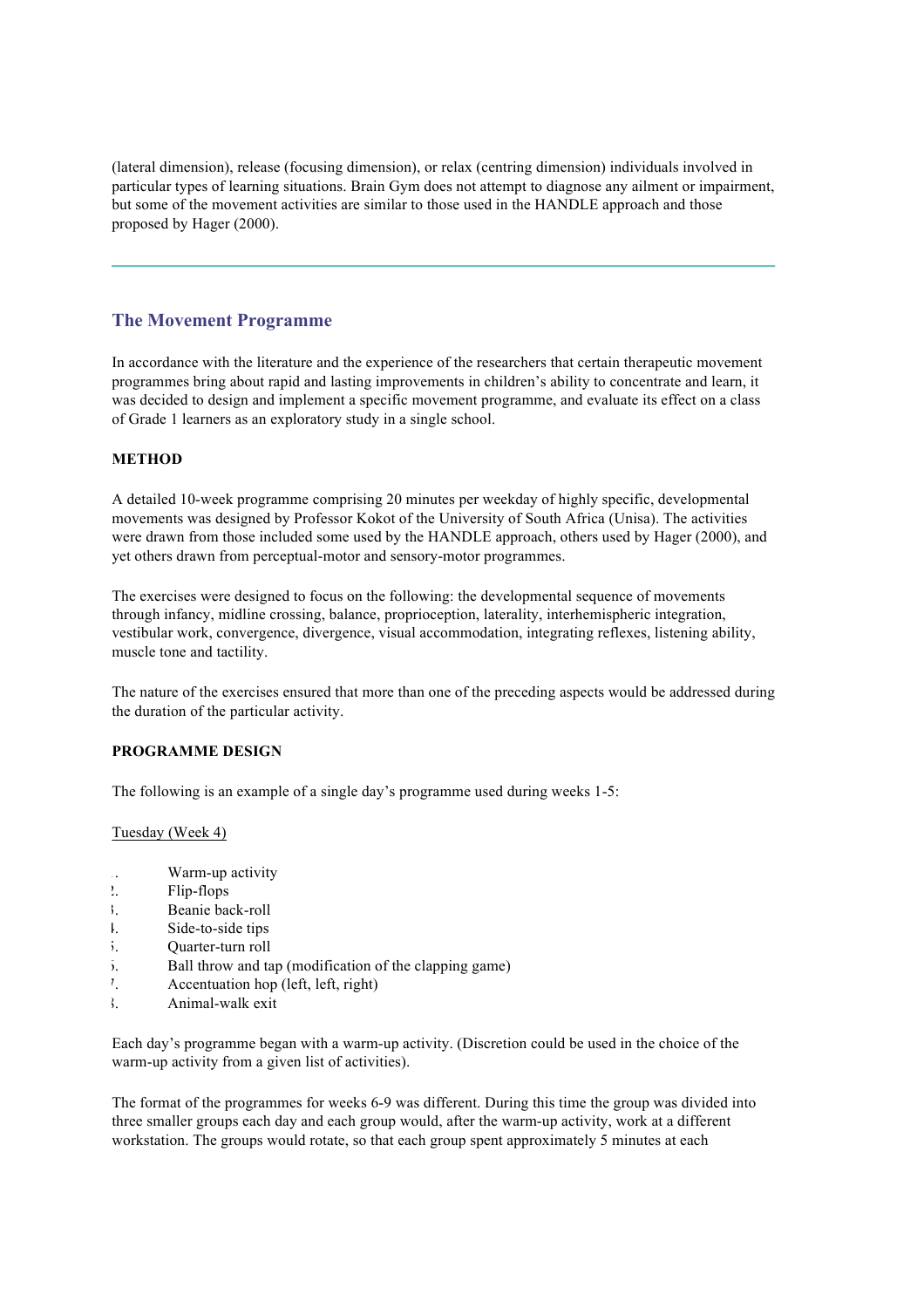workstation. Different activities were prescribed for each day of the week.

The following is an example taken from week 7:

(Tuesday)

Station 1: Low walking boards

*Equipment: Place a low board (balance-beam, plank, two strips of tape, or two lines of chalk, about 10 cm apart) on the floor.*

(A) Children walk across, with eyes focused on teacher's hand (held at a comfortable distance in front of the eyes).

(B) On the second time around, those children who manage this easily, may be given an obstacle to step over halfway along the walk (e.g. another child may hold a stick, broom handle, etc. in the way at a height of about 15 cm).

(C) On the third time around, able children may balance a beanbag on their head, as they walk – and step over the obstacle.

#### Station 2: Obstacle course

*Equipment: Mats, two cross-bars and hula hoop*

(A) Children jump over cross-bar from a stationary position. (Bar may be supported by small chairs.)

(B) Crawl under low cross-bar. (Child should be close to the ground.)

(C) Crawl through the hula hoop without touching any part of it with body.

On subsequent turns, the child may be challenged to find a different way of moving through the obstacles. The teacher may also hold the hula hoop in different positions.

#### Station 3: Ball-bouncing with hoops

*Equipment: Ball and 5 hula hoops.*

(A) The child bounces and catches the ball once in each of the five hoops, followed by a jump into each of the hoops.

(B) The child hops through the hoops on one foot and bounces the ball into each hoop. (The bouncing of the ball into the hoop precedes the hop.)

Emphasise: The child bounces the ball into the hoop, followed by a jump into the same hoop. Both feet leave the ground at the same time on each jump. Eyes focus on the ball with hands and fingers forming a pocket to properly catch the ball. Exit hall with cross-patterned walk, touching each knee with the opposite hand.

The activities prescribed for week 10 were similar in format to those used in weeks 1-5.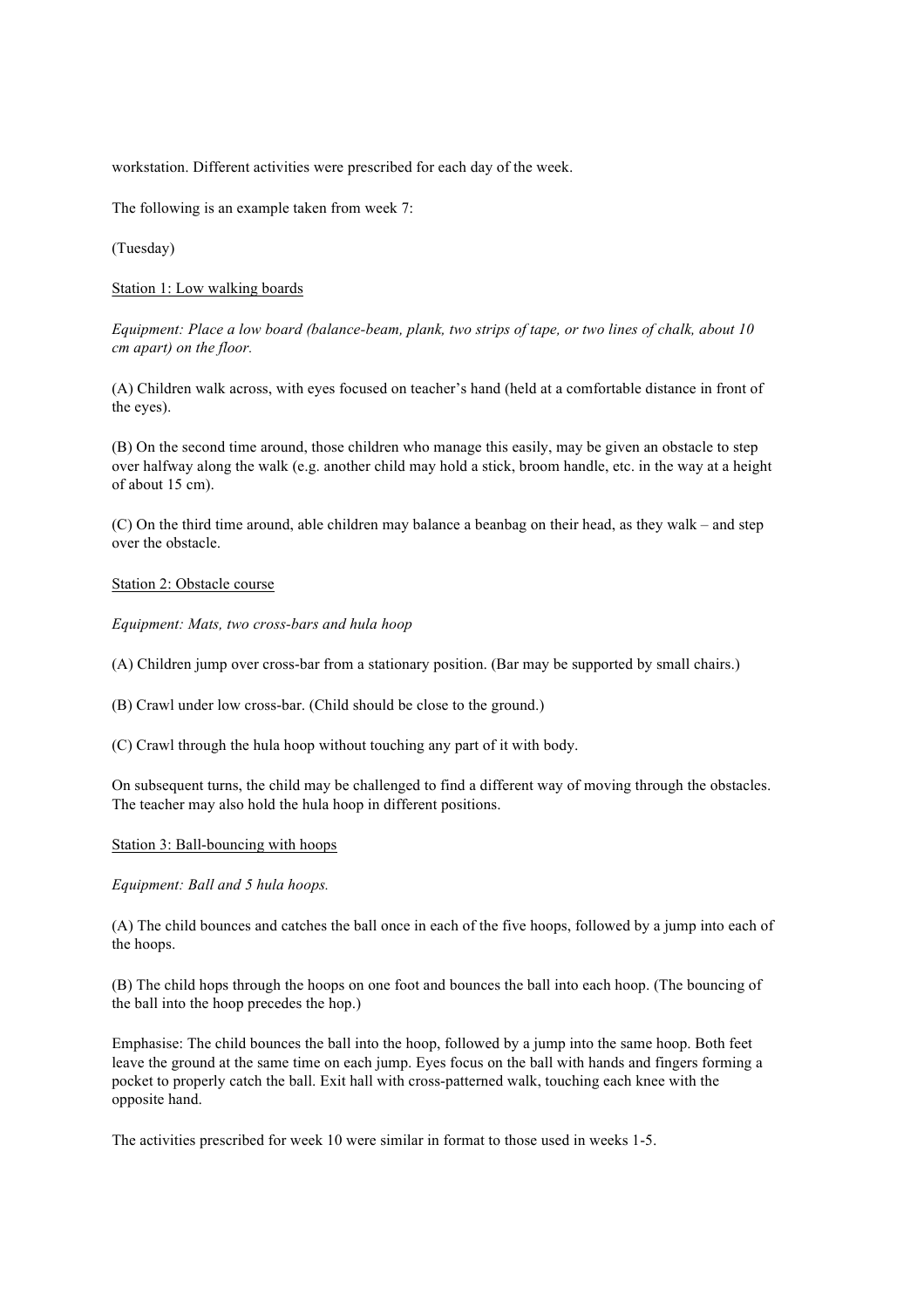#### **PARTICIPANTS**

The school at which the programme was tested had four Grade 1 classes. The division into experimental group, control group, free-play group and educational toys group was done randomly. There were 58 learners in total in the four classes, but not all 58 were included in the results.

Some learners were absent on the day of the pre-testing so, although they participated in the programme, they were not included in the findings. The following frequency table gives the biographical information of the participants in this study:

|  |  |  |  | Table 1: Frequency table of biographical information |
|--|--|--|--|------------------------------------------------------|
|--|--|--|--|------------------------------------------------------|

| Gender    | Boy<br>Girl                                            | 23<br>30             |
|-----------|--------------------------------------------------------|----------------------|
| Group     | Experimental<br>Control<br>Educ. toys<br>Free-play     | 13<br>13<br>14<br>13 |
| Language  | English<br>Afrikaans<br>Other                          | 42<br>6<br>5         |
| Age/month | Up to 5.5 years<br>$>5.5$ to 6.5 years<br>$>6.5$ years | 16<br>20<br>17       |

## **Procedure**

#### **Step one**

A seminar was held with the teachers to introduce the project, clarify their involvement in the project and ensure that the staff members responsible for the programme (an occupational therapist and Grade 1 teacher) were knowledgeable about the significance and specific aspects of the different movements/activities.

The exercises were taught to and practised by these two staff members. The four groups were identified as well, namely

- a free-play group (play), where the children were allowed to run and use playground equipment such as jungle gyms, etc.
- an educational toys group (toy), where the children were contained in their classroom, but allowed to use table-top educational games.
- a control group (cont), which followed the normal school curriculum
- an experimental group (exp), which followed the movement programme

### **Step two**

Pre-testing of each of the learners in the four groups was performed. The learners were assessed on the following: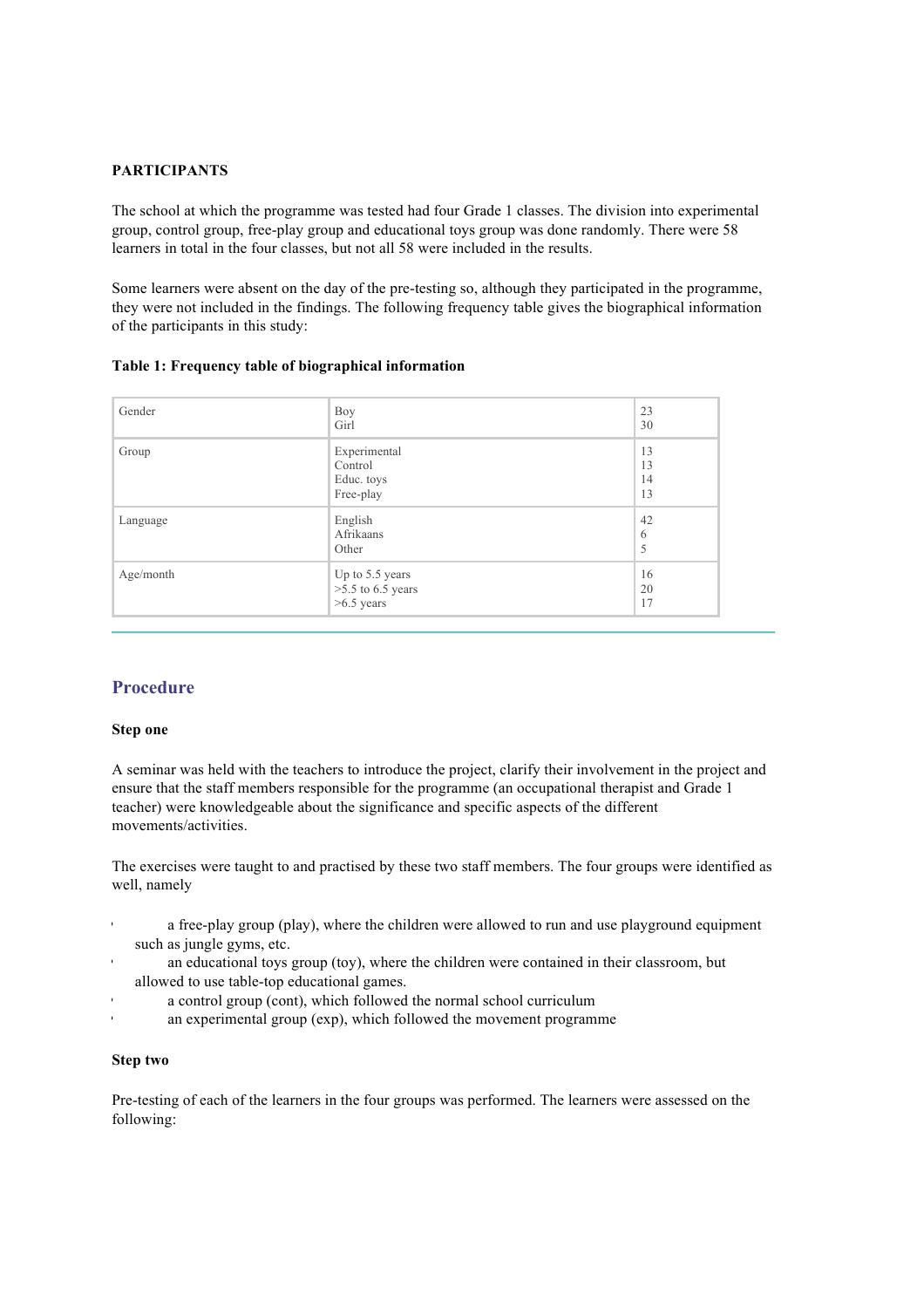- the Aptitude Test for School Beginners (ASB). This test comprises 8 sub-tests, namely
- perception, spatial, reasoning, numerical, Gestalt, co-ordination, memory and verbal comprehension reading age
- maths age
	- draw-a-person (DAP) (for emotional indicators)

The teacher of each class also performed qualitative observation.

### **Step three**

The programme had to be done on a daily basis and one of the researchers involved in the project was assigned the task of overseeing the correct implementation of all the prescribed movement activities.

#### **Step four**

Owing to interruptions at the beginning and end of the 10-week term, it was only possible to run the programme over eight weeks. After the eight weeks each learner was reassessed (post-testing) on the eleven quantitative aspects referred to under step two.

#### **Step five**

The results of the pre-tests and post-tests were compiled in order to be able to conduct different statistical analyses.

# **Statistical analysis and findings**

The statistical analysis sought to answer the following questions:

- Would there be any significant difference in the "before" and "after" performance scores of the learners after participating in their respective groups (i.e. the free-play, educational toys, control or experimental groups)?
- Would there be an improvement in their scores after having participated in their respective groups?
- If any improvement was evident, was the improvement meaningful?
- Did age, language, group and/or gender influence any meaningful improvement that may exist?

In order to answer the above-mentioned questions, it was necessary to start by converting all the scores obtained with the pre-testing and post-testing for the different tests, to a percentage. Creating such a uniform scale allowed for comparisons to be made between the different test measurements.

The next step entailed calculating means, standard deviations and means according to the biographical factors for each of the 11 test measurements. This was done with the pre-test and post-test scores.

At this point a possible tendency was noted, but at this early stage no conclusion could be drawn in respect of meaningful differences. These observations (listed in Table 2) were merely descriptive and informative.

#### **Table 2: Pre-test and post-test: Means, standard deviations and mean differences**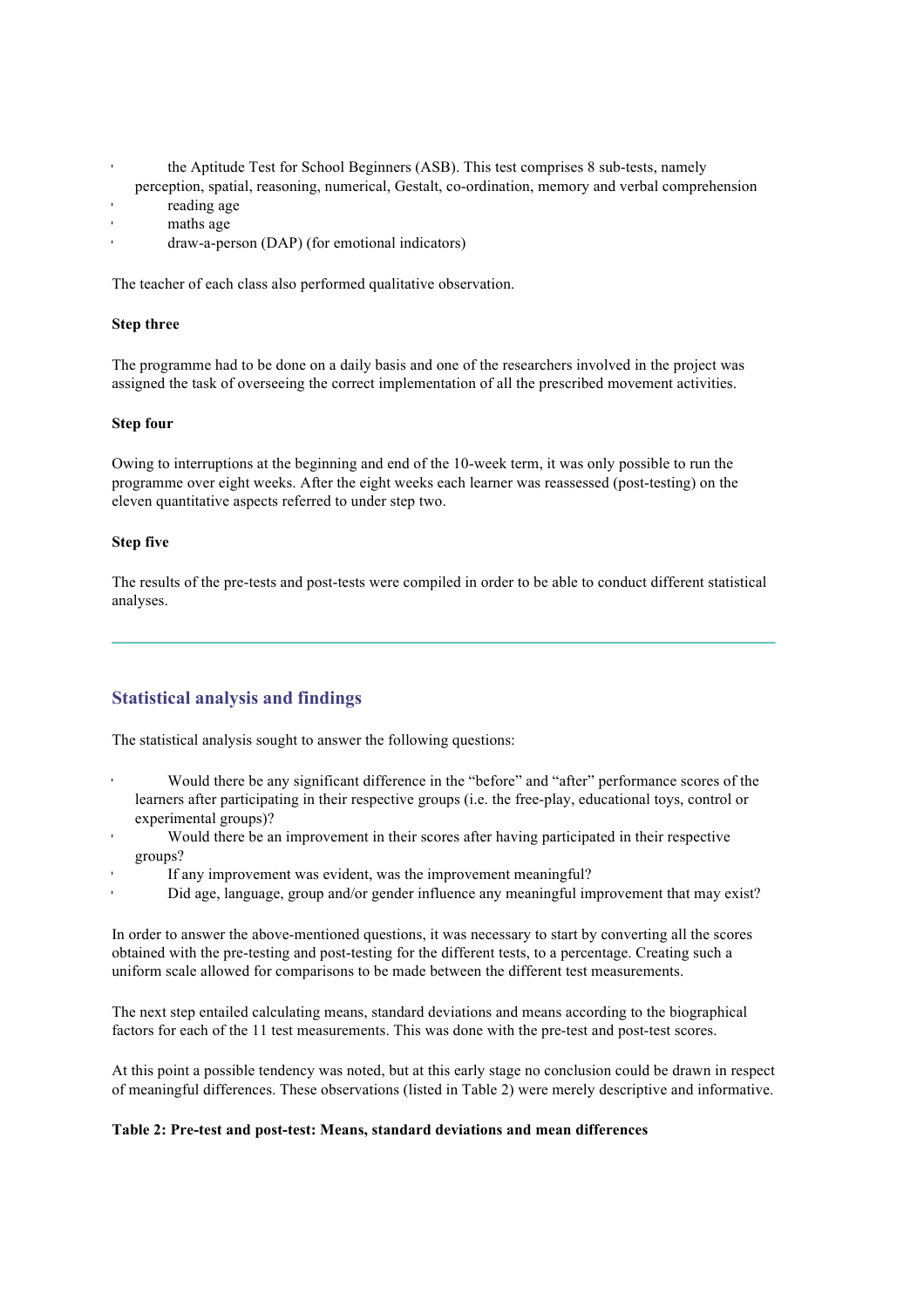|       | Pre-test<br><b>MEAN</b> | Post-test<br><b>MEAN</b> | Paired-diff<br>t-test: Mean difference | <b>SD</b> | Significance |
|-------|-------------------------|--------------------------|----------------------------------------|-----------|--------------|
| Apt 1 | 97.74                   | 98.30                    | 0.57                                   |           |              |
| Apt 2 | 76.42 a                 | 83.40 b                  | 6.98                                   | 18.25     | **           |
| Apt 3 | 91.13a                  | 95.28 b                  | 4.15                                   | 9.29      | **           |
| Apt 4 | 80.94a                  | 87.55 b                  | 6.60                                   | 16.75     | **           |
| Apt 5 | 87.92                   | 86.13                    | $-1.79$                                | 11.15     |              |
| Apt 6 | 75.35                   | 77.67                    | 2.33                                   | 16.14     |              |
| Apt 7 | 93.02 a                 | 96.79 b                  | 3.77                                   | 19.67     | $\ast$       |
| Apt 8 | 72.17 a                 | 83.54 b                  | 11.41                                  | 10.02     | ***          |
| Draw  | 69.51                   | 66.87                    | $-2.64$                                | 11.71     |              |
| Read  | 82.04a                  | 86.25 b                  | 4.21                                   | 2.68      | ***          |
| Maths | 85.96 a                 | 91.87 b                  | 5.91                                   | 3.43      | ***          |

Apt = Aptitude test Significance associated with test: 0.0001 or  $0.1\%$ : \*\*\* 0.05 or  $5\%$  \*\* 0.1 or  $10\%$ :  $*$ 

In Table 2, for each of the seven performance tests where a significant difference in the means was observed, the performance measurement is indicated as an improvement.

In order to confirm these noticeable tendencies seen in Table 2, the next step entailed calculating the difference between the "before" and "after" testing for each learner. These differences were tested by means of a parametric and non-parametric test. The tests that were used were the paired-difference t-test and the Wilcoxon Signed Rank Test.

When making use of a paired-difference t-test, a normal distribution of observations is a prerequisite and this requirement was met. The two tests would test the null and alternate hypotheses:

- *Null hypothesis:* The mean difference between the "before" and "after" scores for each of the eleven performance tests does not differ significantly from zero.
- *Alternate hypothesis:* The mean difference between the "before" and "after" scores for each of the eleven performance tests differs significantly from zero.

Only the significant findings for the two tests are given in Table 3.

#### **Table 3: Paired-difference T-Test (Parametric) and Wilcoxon signed rank test to test**

Ho: $\mu$ d = 0 against Ha: $\mu$ d \* 0

|         |     | Student's $\mid P(t) > \text{ltl} \&$<br>Significance | Conclusion           | Wilcoxon (S) $ Pt(s) >$ ISI<br>Signed Rank $\&$<br>Test | Significance | Conclusion             |
|---------|-----|-------------------------------------------------------|----------------------|---------------------------------------------------------|--------------|------------------------|
| antdiff | 270 | 0.007                                                 | Average mean diff is | 101 <sub>5</sub>                                        | 0.002        | $A$ <i>vorogo</i> moon |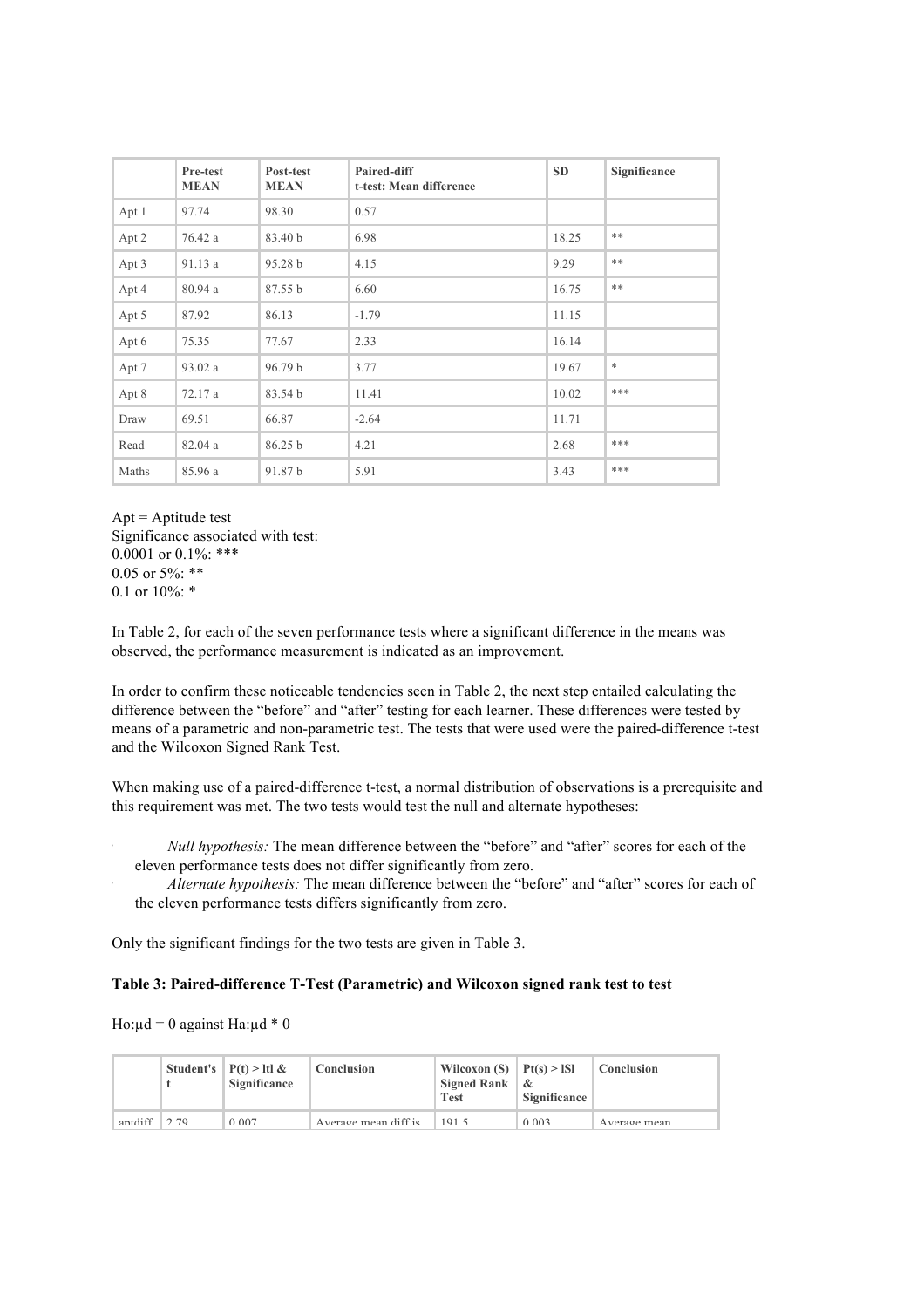| $\overline{2}$ |         | $**$            | sign different from<br>zero (Pre-post differ)                                                  |          | **              | difference is sign<br>different from zero<br>(Pre-post differ)                                  |
|----------------|---------|-----------------|------------------------------------------------------------------------------------------------|----------|-----------------|-------------------------------------------------------------------------------------------------|
| aptdiff<br>3   | 3.25    | 0.002<br>**     | Average mean diff is<br>sign different from<br>zero (Pre-post differ)                          | 129      | 0.001<br>***    | Average mean<br>difference is sign<br>different from zero<br>(Pre-post differ)                  |
| aptdiff<br>4   | 2.87    | 0.006<br>**     | Average mean diff is<br>sign different from<br>zero (Pre-post differ)                          | 176      | 0.007<br>**     | Average mean<br>difference is sign<br>different from zero<br>(Pre-post differ)                  |
| aptdiff<br>8   | 8.30    | < 0.0001<br>*** | Average mean<br>difference differ sign<br>from zero $\Rightarrow$ Pre-post<br>test differ sign | 543.5    | < 0.0001<br>*** | Average mean<br>difference differs sign<br>from zero $\Rightarrow$ Pre-post<br>test differ sign |
| diff<br>draw   | $-1.64$ | 0.106<br>$\ast$ | Average mean<br>difference differ sign<br>from zero $\Rightarrow$ Pre-post<br>test differ sign | $-244.5$ | 0.024<br>**     | Average mean<br>difference differs sign<br>from zero $\Rightarrow$ Pre-post<br>test differ sign |
| diff<br>read   | 11.44   | < 0.0001<br>*** | Average mean<br>difference differ sign<br>from zero $\Rightarrow$ Pre-post<br>test differ sign | 669.5    | 0.024<br>***    | Average mean<br>difference differs sign<br>from zero $\Rightarrow$ Pre-post<br>test differ sign |
| diff<br>maths  | 12.53   | < 0.0001<br>*** | Average mean<br>difference differ sign<br>from zero $\Rightarrow$ Pre-post<br>test differ sign | 663      | < 0.0001<br>*** | Average mean<br>difference differs sign<br>from zero $\Rightarrow$ Pre-post<br>test differ sign |

Probability & Significance associated with test:  $\leq 0.01$  0.0001 or 0.1%: \*\*\*

 $0.05$  0.05 or 5%: \*\*

 $0.001$  0.1 or 10%: \*

From the results of the paired t-test given in Table 3, it is evident that the following means differed significantly from zero: spatial, reasoning, numerical, verbal comprehension, reading age and maths age. According to the results of the Wilcoxon Signed Rank Test, the following differed significantly from zero: spatial, reasoning, numerical, verbal comprehension, draw-a-person, reading age and maths age.

The findings listed in Table 3 indicated a difference in the means between the "before" and "after" scores. In the light of these findings, the null hypothesis is rejected and the alternate hypothesis accepted for the following: spatial, reasoning, numerical, verbal comprehension, draw-a-person, reading age and maths age.

To establish the effect of the biographical factors on the significant mean difference in performance, an analysis of variance was done for each test. This analysis of variance would indicate the possible effect of the biographical variables on the improvement in the performance of the learners. The four variables of gender, group, language and age were therefore included in the model.

The ANOVAS were done on the differences between the pre-test and post-test scores (presented as a percentage) for the eight aptitude tests, the DAP, reading age and maths age. The significance associated with each ANOVA (F probability) and with the biographical variables entered in the ANOVA (F probability as well) to determine their possible effect on the relevant test score differences, are supplied in Table 4. Once again only the significant findings are reported in Table 4.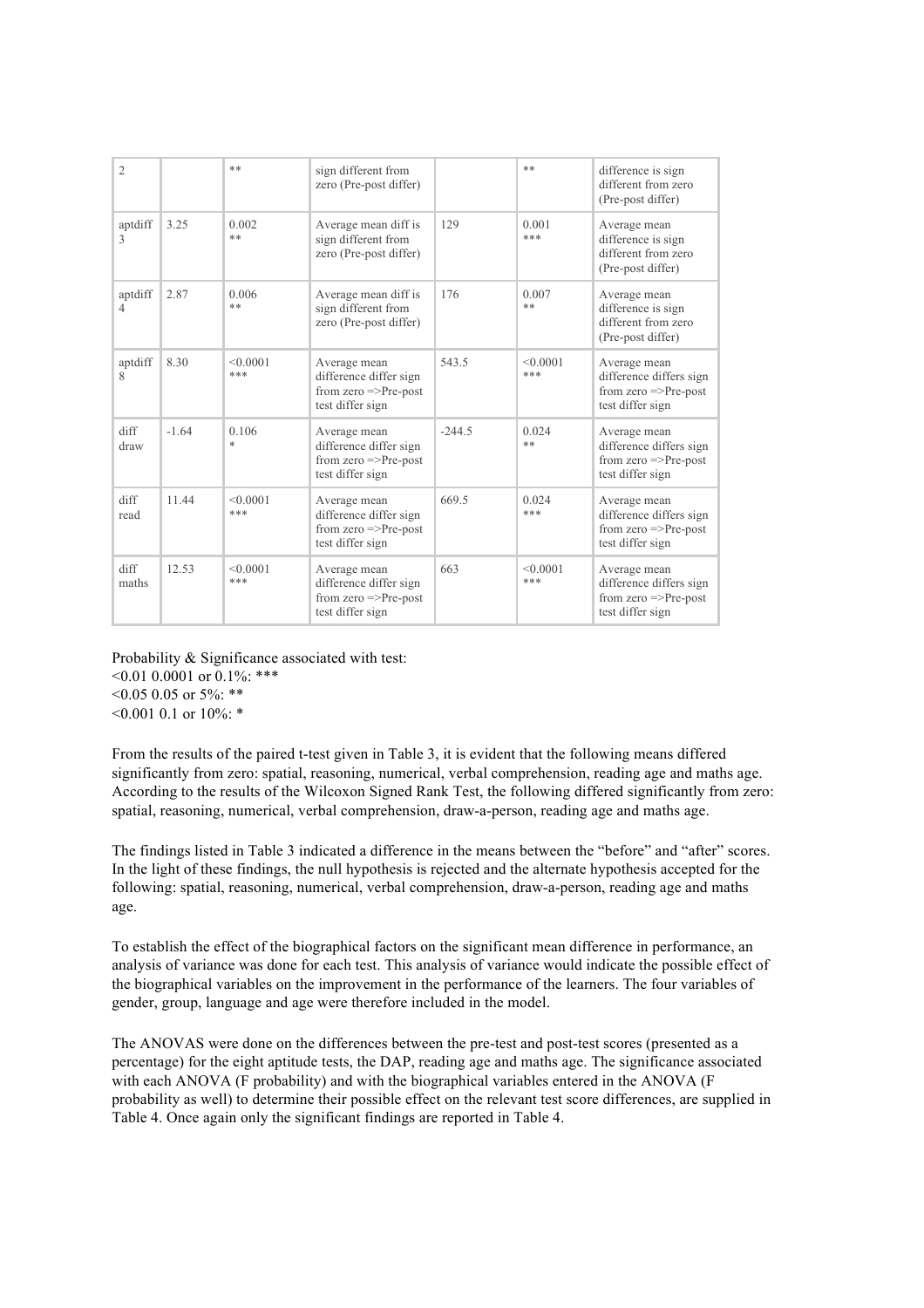**Table 4: Summary – Analyses of Variance Results**

| <b>Test-score</b><br>difference | Significance f-<br>probability | Biographical variables included: |                 |            |             |    |                                                                                                                                           |
|---------------------------------|--------------------------------|----------------------------------|-----------------|------------|-------------|----|-------------------------------------------------------------------------------------------------------------------------------------------|
|                                 |                                | Gender                           | Group           | Language   | Age         |    |                                                                                                                                           |
| Apt diff 2                      | 0.0018<br>$**$<br>0.002        | 0.20                             | 0.014<br>$\ast$ | 0.01<br>** | 0.13        | 53 | Sign differences established between<br>pre-test and post-test can to some extent<br>be explained by sign effect of group and<br>language |
| Diff read                       | 0.01<br>$***$                  | 0.21                             | 0.001<br>***    | 0.74       | 0.31        | 53 | Effect of group explains part of the sign<br>difference established between pre-test<br>and post-test results                             |
| Diff math                       | 0.05<br>$**$                   | 0.10<br>$\ast$                   | 0.10<br>$\ast$  | 0.54       | 0.07<br>$*$ | 53 | Effects of gender and group explain<br>some of the sign difference established<br>between pre-test and post-test results                  |

Probability & Significance associated with test:  $\leq 0.01$  0.0001 or 0.1%: \*\*\*  $0.05$  0.05 or 5%: \*\* <0.001 0.1 or 10%: \*

The findings reported in Table 4 indicate that spatial (apt 2), reading age and maths age are meaningfully influenced by the biographical variables.This can be explained as follows:

1. With spatial, some extent of the significance can be attributed to the group and the language.

- 2. The effects of the group explain part of the significant difference established between pre-test and post-test results with regard to reading age.
- 3. The effects of the group and the gender of the learner explain some of the significant difference established between the pre-test and post-test results in respect of mathematical age.

To interpret these findings, the means and standard deviations for the biographical effects included in the ANOVAS are given in Table 5 where it shows "how" and "where" the four groups differed from one another.

| Apt diff       |            | Gender                                          | Group<br>Language                                           |                                             | Age                                         |  |
|----------------|------------|-------------------------------------------------|-------------------------------------------------------------|---------------------------------------------|---------------------------------------------|--|
| $\overline{2}$ | Spatial    | 7.3a girl girl<br>6.5a boy boy                  | exp 17.69a<br>toy $10.71ab$<br>cont 5.39bc<br>play $-6.15c$ | Afr 28.33a<br>Other $10.06b$<br>Eng $3.57b$ | 5.511.25a<br>>6.55.88a<br>$5.5 - 6.5$ 4.50a |  |
| 10             | Read diff  | boy $4.61a$<br>girl $3.90a$                     | exp 5.92a<br>toy $5.07ab$<br>play 3.38bc<br>cont 2.38c      | Other 4.60a<br>Eng 4.17a<br>Afr 4.17a       |                                             |  |
| 11             | Maths diff | boy $6.52a$<br>(5,02)<br>girl $5.43a$<br>(2,88) | exp 7.3a<br>cont 6.8a<br>play 5.7ab<br>toy $4.06$           |                                             |                                             |  |

**Table 5: Means (and SD) for the biographical effects included in the Anova Models**

In Table 5 the improvement in the performance of the experimental group on the spatial test is given as 17.96 percentage points, which is significant compared to the -6.15 percentage point difference of the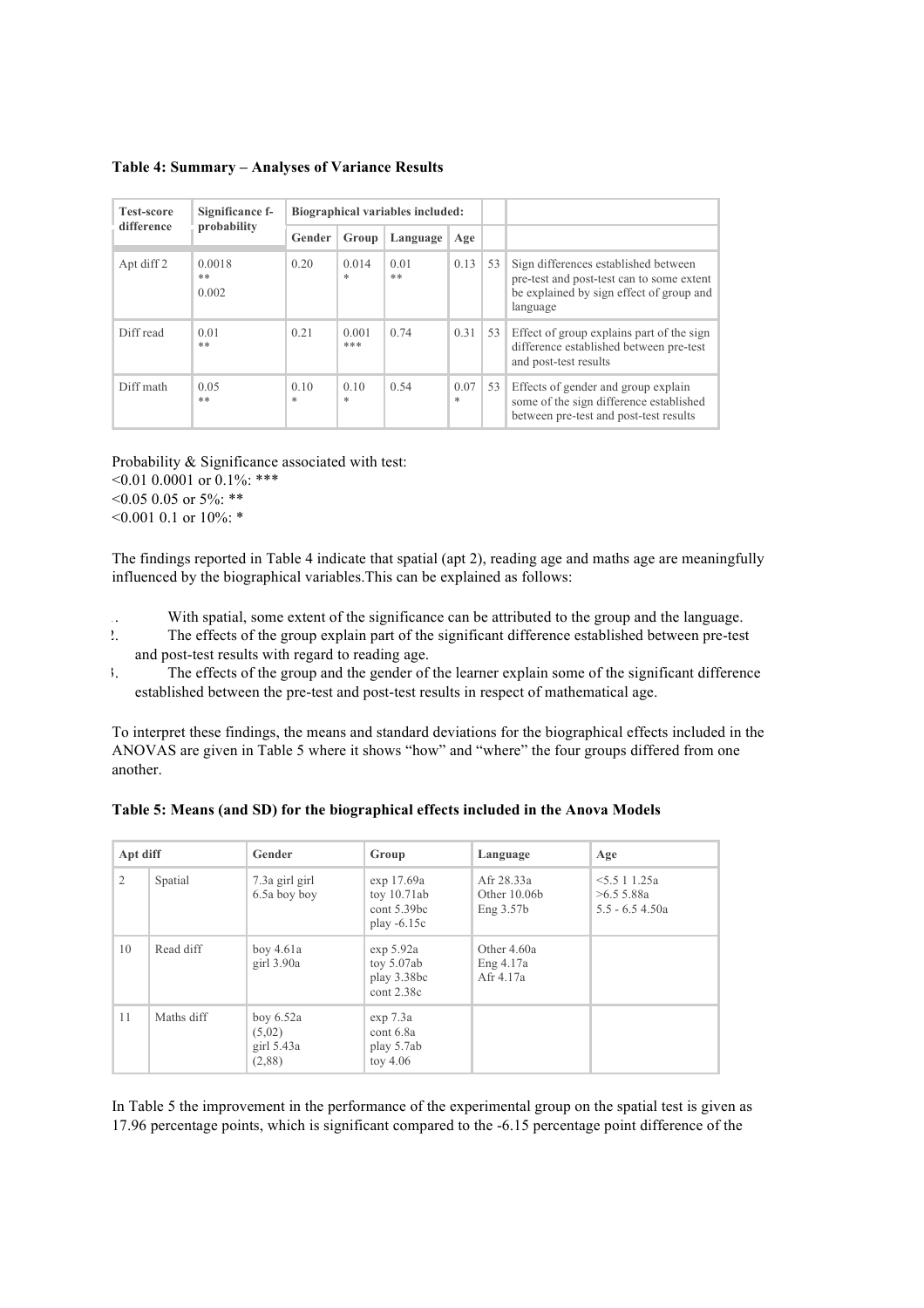#### free-play group.

This significant difference is also greater than that of the educational toys group (10.71) and that of the control group (5.39). Similarly, with the significant difference in respect of reading age and maths age the experimental group showed a greater significant difference than the other groups.

For the reading age, the experimental group showed a 5.92 percentage point difference, compared to the 5.07 of the educational toys group, the 3.38 of the free-play group and the 2.38 of the control group.

As far as the significant difference in respect of the maths age is concerned, the experimental group showed a 7.3 percentage point improvement compared to the 6.8 of the control group, the 5.7 of the freeplay group and the 4.06 of the educational toys group.

The teachers were asked to record any observations that they thought could be meaningful when interpreting the results. When all four groups were assessed at the end of the term, the teaching staff noticed that not a single learner in the experimental group showed problems with midline crossing, whereas this was a common problem experienced by children in each of the other three groups. Midline crossing was dealt with in the first five weeks of the movement programme.

### **Conclusion**

The calculations of the means for the pre-tests and post-tests showed a significant difference in respect of seven of the 11 performance tests: spatial, reasoning, numerical, memory, verbal comprehension, reading age and maths age.

The mean difference between these scores showed an improvement in performance upon post-testing. However, at that stage no decision could be made as to the significance of the difference in means. Therefore these differences were tested by means of a parametric and a non-parametric test.

The results of the paired t-test and the Wilcoxon Signed Rank Test that were used for this purpose indicated significant differences in the following: spatial, reasoning, numerical, verbal comprehension, draw-a-person, reading age and maths age.

An analysis of variance was then done to determine the effect of the biographical factors on the improvement in the performance of the learners. The ANOVAS that were calculated indicated the following as being significant: spatial, reading age and maths age. Further analysis showed that the experimental group had the most significant difference with regard to spatial, reading and mathematical skills.

Based on the findings we conclude that a developmental movement programme did have a positive impact on the learners over a remarkably short period of eight consecutive weeks. As seen from the results, these learners improved where spatial factors were involved in learning. From the literature survey, the indication is that spatial awareness is necessary for success in reading and mathematics.

It is therefore not surprising that the learners in the experimental group also showed a greater improvement in their reading and mathematical skills compared to the learners in the other three groups. In addition the learners in the experimental group were reported to be more alert and quicker in their responses in the classroom after the exercise period. It can thus be concluded that when movement targets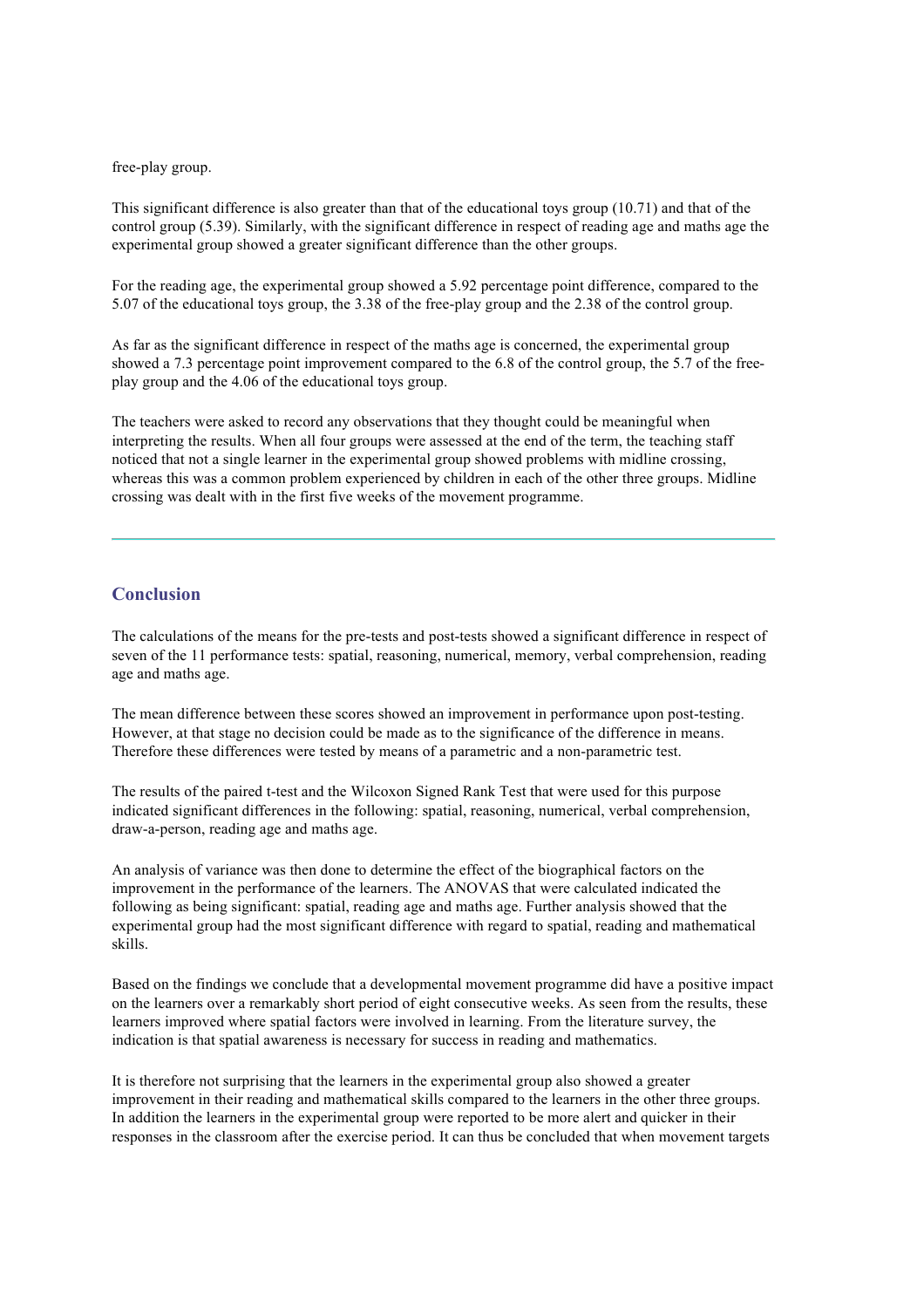those systems that are crucial to a child's ability to learn, certain learning experiences of the Grade 1 learner will be enhanced.

The results of this exploratory study suggest that further research is warranted to confirm the strong possibility that carefully designed, developmental movement programmes during early childhood may make a difference to those learners who are at risk when it comes to learning problems. This implies that educators should reconsider the value of such programmes in the school curriculum.

The possibility exists that other variables may have influenced this improvement and further research may have to control such variables. One shortcoming in this study was that the emotional indicators obtained with the draw-a-person test were not included in the results.

The effect of emotional factors should be considered in future research and the effects of a programme sustained over a longer period of time must also be investigated. In this instance the ten-week programme had to be reduced to eight weeks due to interruptions in the academic programme. This could have had an influence on the results.

# **References**

|                       | AYRES, J. (1979). Sensory integration and the child. Los Angeles, CA: Western Psychological         |
|-----------------------|-----------------------------------------------------------------------------------------------------|
|                       | Services.                                                                                           |
|                       | BASS, C.K. (1985). Running can modify classroom behavior. Journal of Learning Disabilities,         |
|                       | $18(3)$ : 160-161.                                                                                  |
| $\blacktriangleright$ | BLACK, S. (1995). Just do it. Executive Educator, 17(4): 33-36.                                     |
|                       | CAMPBELL, L. (1997). Perceptual-motor programs, movement and young children's needs:                |
|                       | some challenges for teachers. Australian Journal of Early Childhood, 22(1): 37-42.                  |
|                       | CHANGEUX, J-P. & CONIC, M. (Eds). (1987). The neural and molecular bases of                         |
|                       | learning. Report on the Dahlem Workshop, Berlin 1985. New York, NY: John Wiley.                     |
| $\bar{\mathbf{r}}$    | CORRIE, L. & BARRATT-PUGH, C. (1997). Perceptual-motor programs do not facilitate                   |
|                       | development: why not play? Australian Journal of Early Childhood, 22(1): 30-36.                     |
| $\blacktriangleright$ | CORSO, M. (1993). Is developmentally appropriate physical education the answer to children's        |
|                       | school readiness? Colorado Journal of Health, Physical Education, Recreation and Dance, 19(2): 6-7. |
| $\bar{1}$             | CRATTY, B.J. (1972). Physical expressions of intelligence. Englewood Cliffs, NJ: Prentice-Hall.     |
|                       | CRATTY, B.J. (1973). Movement, behaviour and motor learning. London: Henry Kimpton.                 |
|                       | DELACATO, C.H. (1959). The treatment and prevention of reading problems. Springfield, IL:           |
|                       | Charles C. Thomas.                                                                                  |
|                       | DELACATO, C.H. (1974). The ultimate stranger, the autistic child. Novato, CA: Academic              |
|                       | Therapy.                                                                                            |
| $\,$                  | DE JAGER, M. (2001). Breingim. Kaapstad: Human & Rousseau.                                          |
|                       | DENNISON, P.E. & DENNISON, G.E. (1989). Brain Gym. Ventura, CA: Edu Kinesthetics.                   |
|                       | FEIGLEY, D.A. (1990). Should schools eliminate mandating physical education classes? School         |
|                       | Administrator, 47(2): 15, 17, 20.                                                                   |
| $\blacktriangleright$ | GODDARD-BLYTHE, S. (2000). Early learning in the balance: priming the first ABC. Support            |
|                       | for Learning, 15(4): 154-158.                                                                       |
| $\pmb{\mathsf{I}}$    | GODDARD-BLYTHE, S.A. & HYLAND, D. (1998). Screening for neurophysiological                          |
|                       | dysfunction in the specific learning difficulty child. The British Journal of Occupational Therapy, |
|                       | $61(10): 459-464.$                                                                                  |
|                       | HAGER, T. (2000). The struggling learner. www.kidscanlearn.net/Learn.htm. Sunday, 20                |
|                       |                                                                                                     |